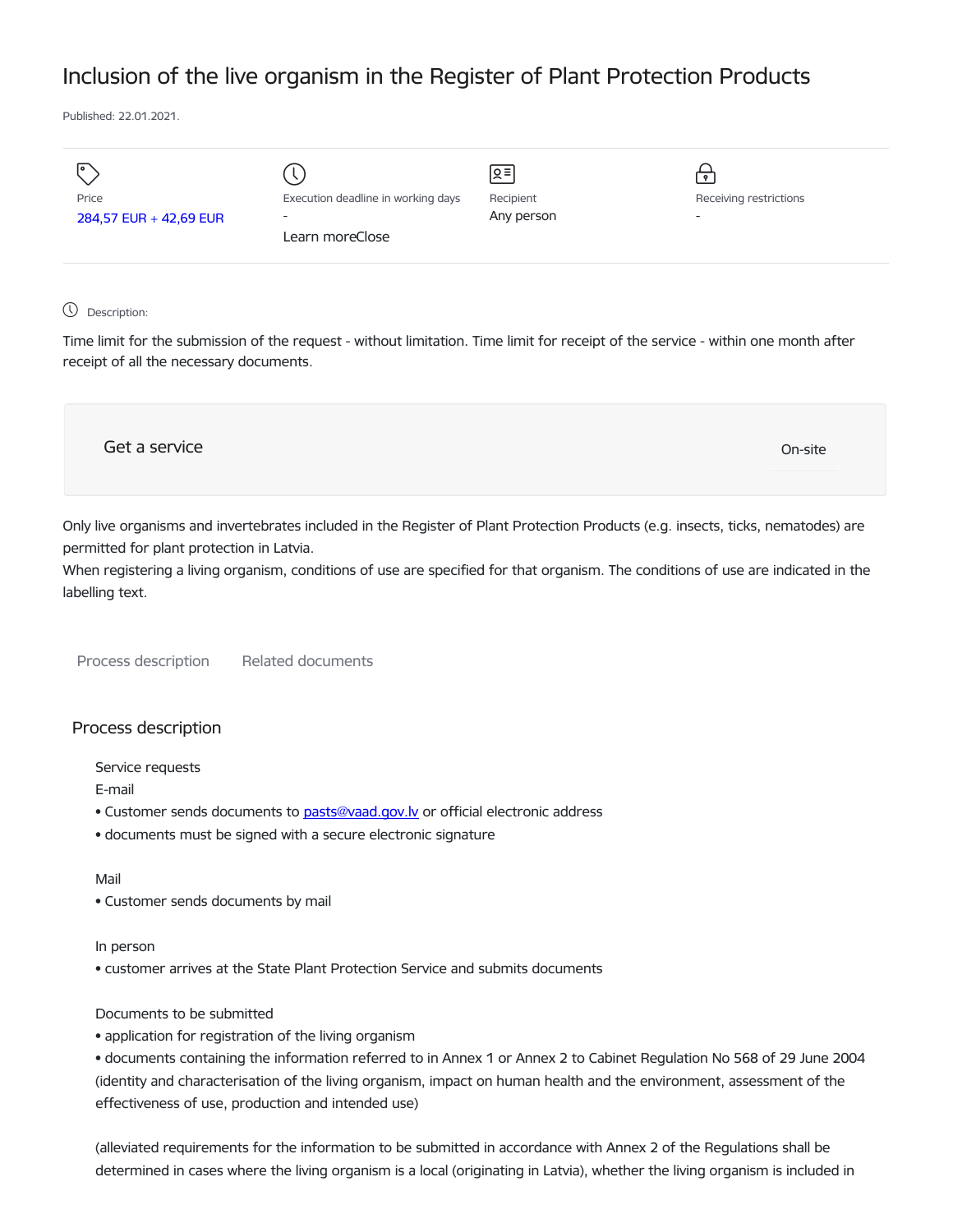the list of classical biological products to be used to limit the spread of harmful organisms in the European and Mediterranean Plant Protection Organisation (EPPO); if the living organism does not comply with these conditions, the information regarding the living organism shall be provided. to be submitted in accordance with Annex 1 to the Regulation)

• a written statement of the identity of the living organism issued by a Member State of the European Union, the European Free Trade Association or the European Organisation for Economic Cooperation and Development, if the information to be submitted regarding the living organism has not been specified in accordance with Paragraph 7 of Cabinet Regulation No 568 of 29 June 2004

• draft labelling text in Latvian

• indication whether or not the living organism is genetically modified

• a list of documents for which the applicant requests to grant the status of restricted access information (indicate the source of information and the justification for determining commercial secrecy)

• a document (copy) confirming that the assessment of the potential risk to the environment of the living organism has been performed in conformity with the requirements specified in the regulatory enactments regarding the procedures for the utilisation and distribution of genetically modified organisms, if the living organism is a genetically modified organism

The State Plant Protection Service shall:

- review the documents submitted;
- carry out an assessment of the decision;

• take a decision on the inclusion of a live organism in the Register of Plant Protection Products and determine the conditions for use thereof;

- approve the labelling text;
- issue a marketing authorisation.

## Payment for service

The service shall be paid in accordance with the invoice of the State Plant Protection Service, drawn up on the basis of Cabinet Regulation No 493 of 12 July 2012, Schedule of State Plant Protection Service Charge Services, Annex 2, Subparagraph 18.1 (see section "Other information" - "Legislative acts").

Service Fee Properties Consignee: State Plant Protection Service Registration No 90000042982 Account No. LV47TREL2160320005000 Bank: Treasury BIC: TRELLV22

#### Payment of state fee

In accordance with Section 7, Paragraph two of the Plant Protection Law, the State fee of EUR 42,69 shall be paid for registration and maintenance of a plant protection product in the register, on the basis of Cabinet Regulation No. 139 of 20 February 2007, Regulations regarding the State fee rates and the procedures for payment thereof regarding plant protection products register, plants subject to phytosanitary control and plants section 2 of the register of persons involved in the circulation of products and the register of labels for wood packaging (see section "Other information" - "Regulatory enactments").

State Fee Properties Consignee: Treasury Registration No 90000050138 Account No. LV37TREL1060160919900 Bank: Treasury BIC: TRELLV22 Revenue classification code: 9.1.9.9.